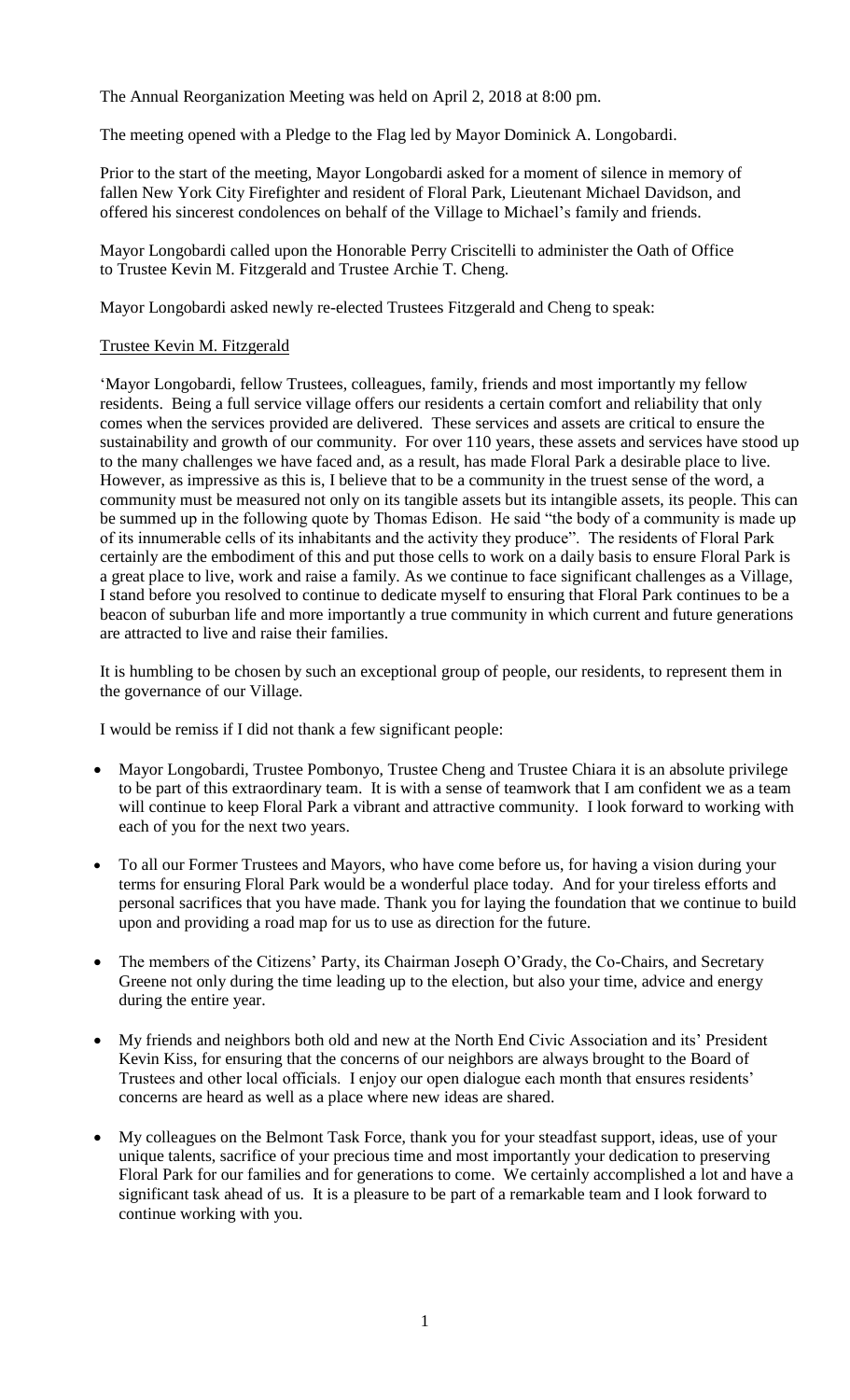- In the spirit of tonight in which we will be appointing residents to serve on various committees I would like to offer the following quote ["Volunteers do not necessarily have the time; they just have the heart."](http://ctt.ec/ou5eU) Thank you all for putting your heart into Floral Park and being so generous with your time.
- My lovely wife Jennifer for her unwavering love, support, and understanding day in and day out. And my children Caitlin and James thank you for all the smiles, laughs and fun times as well as your understanding for the times that I "had a meeting". I love you!!!

In closing, I would like to thank everyone, including my colleagues from work and friends, who took time out of their day to join us this evening. I look forward to representing you, my fellow residents, for the next two years and most importantly I am proud to be a resident of this great Village we all call home.'

## Trustee Archie T. Cheng

Trustee Cheng said that as Trustee Fitzgerald just stated, we all have a love for Floral Park. Trustee Cheng said it started back for him in 1977 when he entered into a contract to purchase a small home on Vanderbilt.

Upon moving into Floral Park, and with no children, Trustee Cheng was asked to coach Little League. And from there, his love for the Village blossomed. He joined the Fire Department, coached the Floral Park Indians and Youth Lacrosse teams, helped initiate the FP Youth Council and their ski trips, and then joined the School Board.

Trustee Cheng said the Board collectively works together because of their love for this Village. We appreciate all the Village has provided for us over the years. Trustee Cheng thanked the Citizens Party and his family for all the time he has taken from them over the years.

Trustee Cheng stated that the Mayor and Board work tirelessly for the residents but also for ourselves because we love this Village!

## Mayor Dominick A. Longobardi

Mayor Longobardi said both Trustees Fitzgerald and Cheng said it – we love this town. That love was apparent this past weekend when one of our families was in need. People dropped everything and ran to help. That is what Floral Park is all about. Mayor Longobardi said he will be picture 27 on the wall of Mayors in the courtroom. These Mayors helped build this community but so did all of our residents. We all work together to make sure it is better for the next generation so that our children will come back and raise their families here and keep Floral Park as wonderful as it is and perhaps even make it better. We have a wonderful staff at Village Hall and all of our Departments helping to make the Village what it is. Working together with all the organizations makes this Village a great place. We are very lucky to have our volunteers. Mayor Longobardi thanked the volunteers for being an active part of our community and for giving all of their effort and time.

On motion by Mayor Longobardi, seconded by Trustee Pombonyo, and carried unanimously, Trustee Kevin M. Fitzgerald was appointed Deputy Mayor for a term of one year.

The following Village Board assignments were made by Mayor Longobardi:

| <b>Building Department</b>        | Trustee Kevin M. Fitzgerald |
|-----------------------------------|-----------------------------|
| <b>Fire Department</b>            | Trustee Lynn Pombonyo       |
| Library                           | Trustee Archie T. Cheng     |
| <b>Police Department</b>          | Trustee Archie T. Cheng     |
| <b>Public Works Department</b>    | Trustee Kevin M. Fitzgerald |
| <b>Recreation/Pool Department</b> | Trustee Frank J. Chiara     |
| Finance                           | Mayor                       |
| <b>Budget Committee</b>           | <b>Entire Board</b>         |

Audit Committee Entire Board Tree Committee Entire Board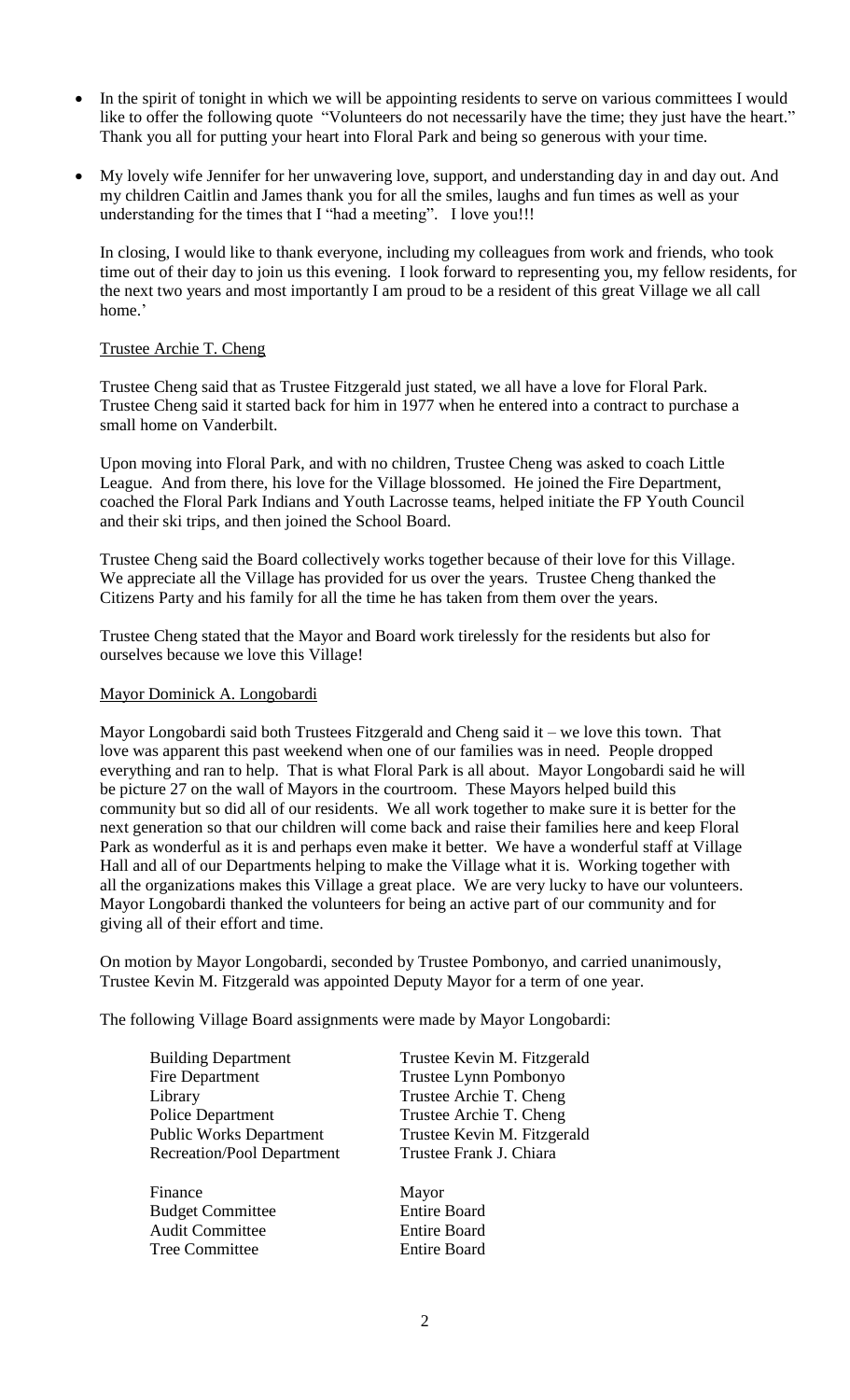| <b>Liaison to:</b><br><b>Village Prosecutor</b><br>Water Authority of Western NC | Mayor                       |
|----------------------------------------------------------------------------------|-----------------------------|
| (term of 2 years)                                                                | Mayor                       |
| FP Chamber of Commerce                                                           | Mayor                       |
| <b>Liaison to:</b>                                                               |                             |
| North End Civic Association                                                      | Trustee Kevin M. Fitzgerald |
| NYRA/Belmont                                                                     | Trustee Kevin M. Fitzgerald |
| Board of Architectural &                                                         |                             |
| <b>Preliminary Site Review</b>                                                   | Trustee Kevin M. Fitzgerald |
| <b>Beautification Committee</b>                                                  | Trustee Kevin M. Fitzgerald |
| <b>Liaison to:</b>                                                               |                             |
| <b>Hillcrest Civic Association</b>                                               | Trustee Lynn Pombonyo       |
| <b>Covert Ave. Chamber of Commerce</b>                                           | Trustee Lynn Pombonyo       |
| <b>Conservation Advisory Council</b>                                             | Trustee Lynn Pombonyo       |
| <b>Liaison to:</b>                                                               |                             |
| South Side Civic Association                                                     | Trustee Archie T. Cheng     |
| <b>MTA/LIRR</b>                                                                  | Trustee Archie T. Cheng     |
| Emergency Management & Civil                                                     |                             |
| Preparedness Task Force                                                          | Trustee Archie T. Cheng     |
| Aircraft Safety & Noise Abatement                                                |                             |
| Committee                                                                        | Trustee Archie T. Cheng     |
| FAA/NYNJ Port Authority                                                          | Trustee Archie T. Cheng     |
| <b>Liaison to:</b>                                                               |                             |
| <b>West End Civic Association</b>                                                | Trustee Frank J. Chiara     |
| Four Village Studio                                                              | Trustee Frank J. Chiara     |
| <b>Council of Cultural Affairs</b>                                               | Trustee Frank J. Chiara     |
| <b>Resident Committee</b>                                                        | Trustee Frank J. Chiara     |
|                                                                                  |                             |

On motion by Mayor Longobardi, seconded by Trustee Cheng, and carried unanimously, the following appointment was made:

| Stephen G. McAllister | 2 years | Police Commissioner |
|-----------------------|---------|---------------------|
|-----------------------|---------|---------------------|

On motion by Mayor Longobardi, seconded by Trustee Fitzgerald, and carried unanimously, the following appointments were made:

| Kevin Ginnane       | 1 year | Deputy Superintendent of Public Works     |
|---------------------|--------|-------------------------------------------|
| Kathleen M. Mack    | 1 year | Deputy Village Treasurer and Deputy Tax   |
|                     |        | Collector                                 |
| Stephen L. Siwinski | 1 year | Superintendent of Building Department and |
|                     |        | <b>Public Works</b>                       |
| Donald E. Phillips  | 1 year | Clerk to the Village Justice              |
| Lauren Killigrew    | 1 year | Deputy Registrar                          |
| Thomas Dillon       | 1 year | Pool Director                             |
| Carolyn Rudden      | 1 year | <b>Assistant Pool Director</b>            |
|                     |        |                                           |

On motion by Mayor Longobardi, seconded by Trustee Pombonyo, and carried unanimously, the following appointment was made:

| Perry Criscitelli, Esq. | 1 year | <b>Associate Village Justice</b> |
|-------------------------|--------|----------------------------------|
|                         |        |                                  |

On motion by Mayor Longobardi, seconded by Trustee Cheng, and carried unanimously, the following appointment was made:

|  |  | Arthur T. Walsh, Esq. |  |
|--|--|-----------------------|--|
|--|--|-----------------------|--|

1 year Prosecuting Attorney

On motion by Mayor Longobardi, seconded by Trustee Chiara, and carried unanimously, the following appointments were made: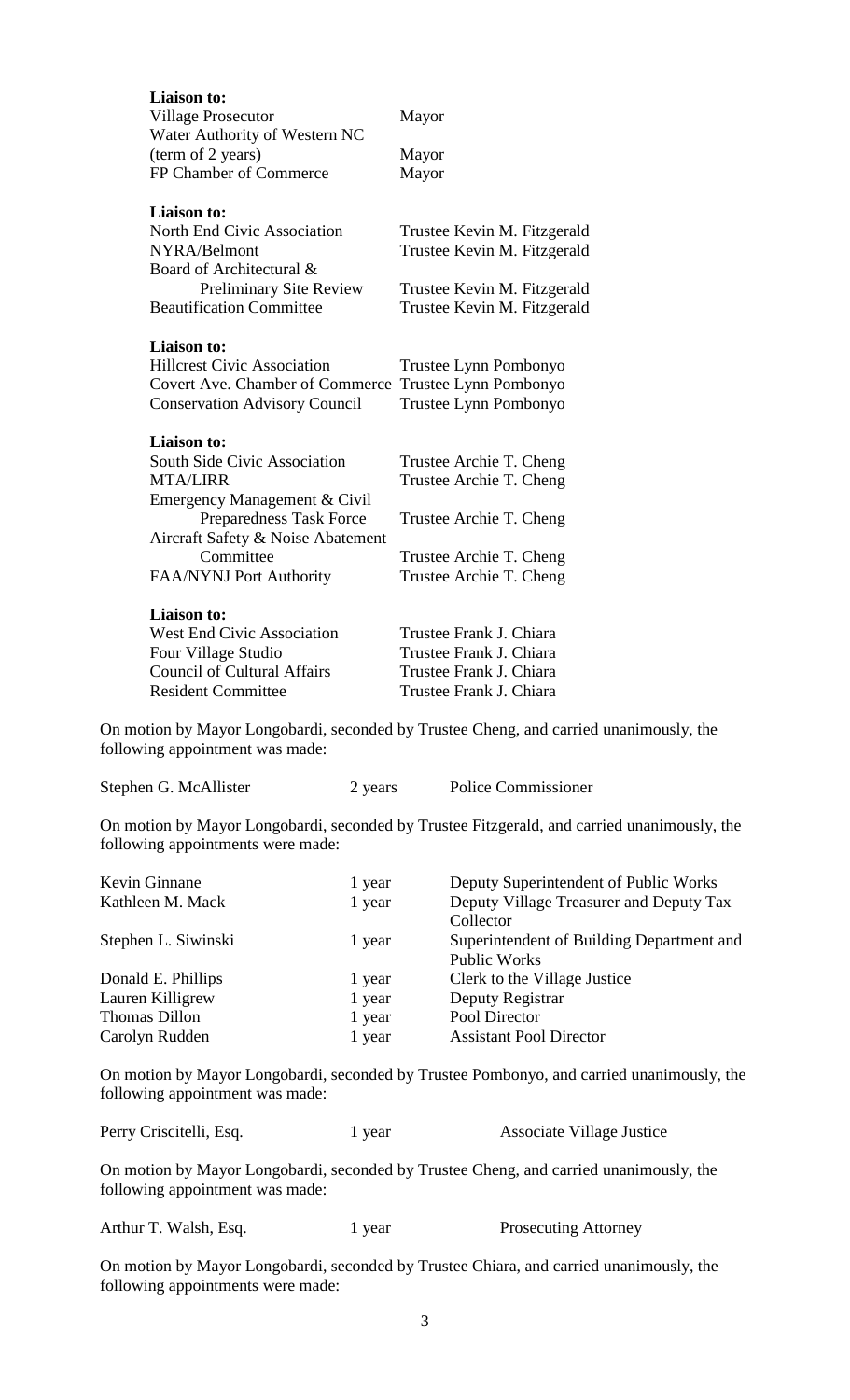| Keith J. Conway, Esq. | 1 year | <b>Assistant Prosecuting Attorney</b> |
|-----------------------|--------|---------------------------------------|
| Marc Mullen, Esq.     | 1 year | <b>Assistant Prosecuting Attorney</b> |

Mayor Longobardi offered Resolution No. 2018-51 appointing John E. Ryan as Village Attorney for a period of one year.

The Resolution was seconded by Trustee Fitzgerald and adopted on roll call as follows:

| Trustee Fitzgerald | - Aye |
|--------------------|-------|
| Trustee Pombonyo   | - Aye |
| Trustee Cheng      | - Aye |
| Trustee Chiara     | - Aye |
| Mayor Longobardi   | - Aye |

Mayor Longobardi offered Resolution No. 2018-52 appointing John E. Ryan as Zoning Counsel for a term of one year.

The Resolution was seconded by Trustee Pombonyo and adopted on roll call as follows:

| <b>Trustee Fitzgerald</b> | - Aye |
|---------------------------|-------|
| Trustee Pombonyo          | - Aye |
| <b>Trustee Cheng</b>      | - Aye |
| Trustee Chiara            | - Aye |
| Mayor Longobardi          | - Aye |

Mayor Longobardi offered Resolution No. 2018-53 appointing the firm of Skinnon & Faber, C.P.A. as Village Auditor for a term of one year.

The Resolution was seconded by Trustee Cheng and adopted on roll call as follows:

| - Aye |
|-------|
| - Aye |
| - Aye |
| - Aye |
| - Aye |
|       |

On motion by Mayor Longobardi, seconded by Trustee Chiara, and carried unanimously, the following appointment was made:

Official Village Newspaper 1 year The Gateway

On motion by Mayor Longobardi, seconded by Trustee Fitzgerald, and carried unanimously, the following appointments were made:

| Dr. Fredric Cogan          | 1 year | Police Surgeon and Infectious     |
|----------------------------|--------|-----------------------------------|
|                            |        | Disease Control Officer           |
| Stat MD – Dr. Vibhu Narang | 1 year | Police Surgeon                    |
| Walter E. Gosden           | 1 year | Historian                         |
| Kevin J. Greene            | 1 year | Co-Director of Civil Preparedness |
| Thomas Holz                | 1 year | Co-Director of Civil Preparedness |
| <b>Andrew Weiss</b>        | 1 year | Aircraft Safety & Noise Abatement |
|                            |        | Officer                           |

On motion by Mayor Longobardi, seconded by Trustee Pombonyo, and carried unanimously, the following appointment was made:

Christopher Downes, Chairperson 5 years Board of Zoning Appeals

On motion by Mayor Longobardi, seconded by Trustee Cheng, and carried unanimously, the following appointments were made:

Douglas Monaghan, Chairperson 5 years Library Board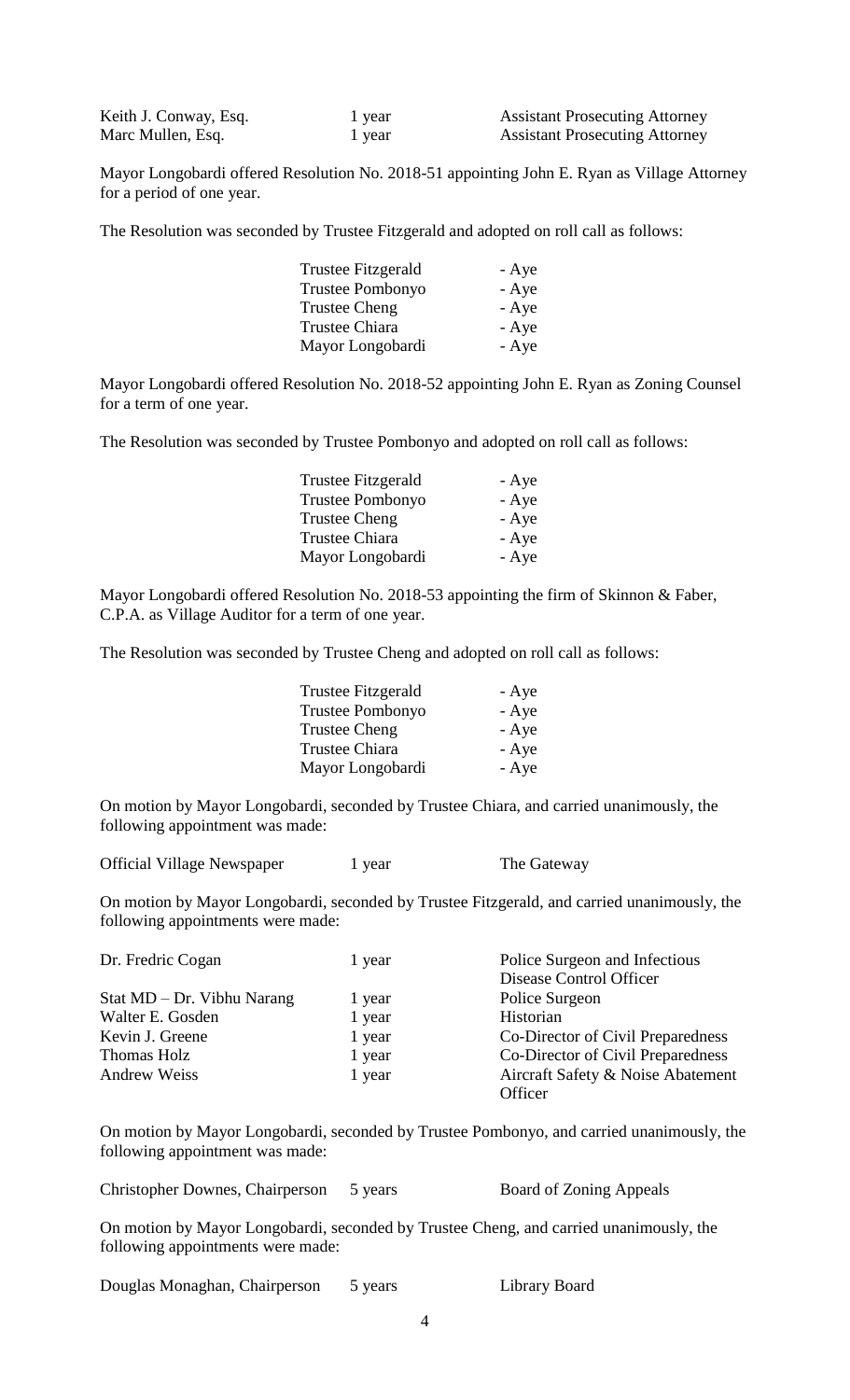On motion by Mayor Longobardi, seconded by Trustee Chiara, and carried unanimously, the following appointments were made:

| Kevin M. Fitzgerald      | 2 years | <b>Ethics Board</b> |
|--------------------------|---------|---------------------|
| <b>Stephen McCaffrey</b> | 3 years | <b>Ethics Board</b> |

On motion by Mayor Longobardi, seconded by Trustee Fitzgerald, and carried unanimously, the following appointments were made:

| Kevin J. Flood             | 1 year | Grievance Board |
|----------------------------|--------|-----------------|
| Marguerite Durkin-Lockwood | 1 year | Grievance Board |
| Joseph O'Grady             | 1 year | Grievance Board |
| Bernadette Verdu           | 1 year | Grievance Board |

On motion by Mayor Longobardi, seconded by Trustee Pombonyo, and carried unanimously, the following appointments were made:

| Al Cappelli             | 2 years | <b>Recreation Committee</b> |
|-------------------------|---------|-----------------------------|
| Greg Hand               | 2 years | <b>Recreation Committee</b> |
| <b>Bernice Hayes</b>    | 2 years | <b>Recreation Committee</b> |
| Thomas Holz             | 2 years | <b>Recreation Committee</b> |
| Kellie Kuntz            | 2 years | <b>Recreation Committee</b> |
| <b>Richard Pfeiffer</b> | 2 years | <b>Recreation Committee</b> |
| <b>Richard Provost</b>  | 2 years | <b>Recreation Committee</b> |
| John Yackel             | 2 years | <b>Recreation Committee</b> |
|                         |         |                             |

On motion by Mayor Longobardi, seconded by Trustee Chiara, and carried unanimously, the following appointments were made:

| 1 year | Pool Committee |
|--------|----------------|
| 1 year | Pool Committee |
| 1 year | Pool Committee |
| 1 year | Pool Committee |
| 1 year | Pool Committee |
| 1 year | Pool Committee |
| 1 year | Pool Committee |
| 1 year | Pool Committee |
| 1 year | Pool Committee |
| 1 year | Pool Committee |
| 1 year | Pool Committee |
|        |                |

On motion by Mayor Longobardi, seconded by Trustee Cheng, and carried unanimously, the following appointments were made:

| <b>Timothy Bowe</b> | 3 years | <b>Electrical Board</b> |
|---------------------|---------|-------------------------|
| Kevin Greene        | 3 years | <b>Electrical Board</b> |

On motion by Mayor Longobardi, seconded by Trustee Chiara, and carried unanimously, the following appointments were made:

| 1 year | <b>Resident Committee</b> |
|--------|---------------------------|
| 1 year | <b>Resident Committee</b> |
| 1 year | <b>Resident Committee</b> |
| 1 year | <b>Resident Committee</b> |
| 1 year | <b>Resident Committee</b> |
|        |                           |

On motion by Mayor Longobardi, seconded by Trustee Fitzgerald, and carried unanimously, the following appointments were made:

| Lucille Zimmer, Chairperson | 1 year | <b>Beautification Committee</b> |
|-----------------------------|--------|---------------------------------|
| Emily Kruzynski             | 1 year | <b>Beautification Committee</b> |
| Ann Fitzgerald              | 1 year | <b>Beautification Committee</b> |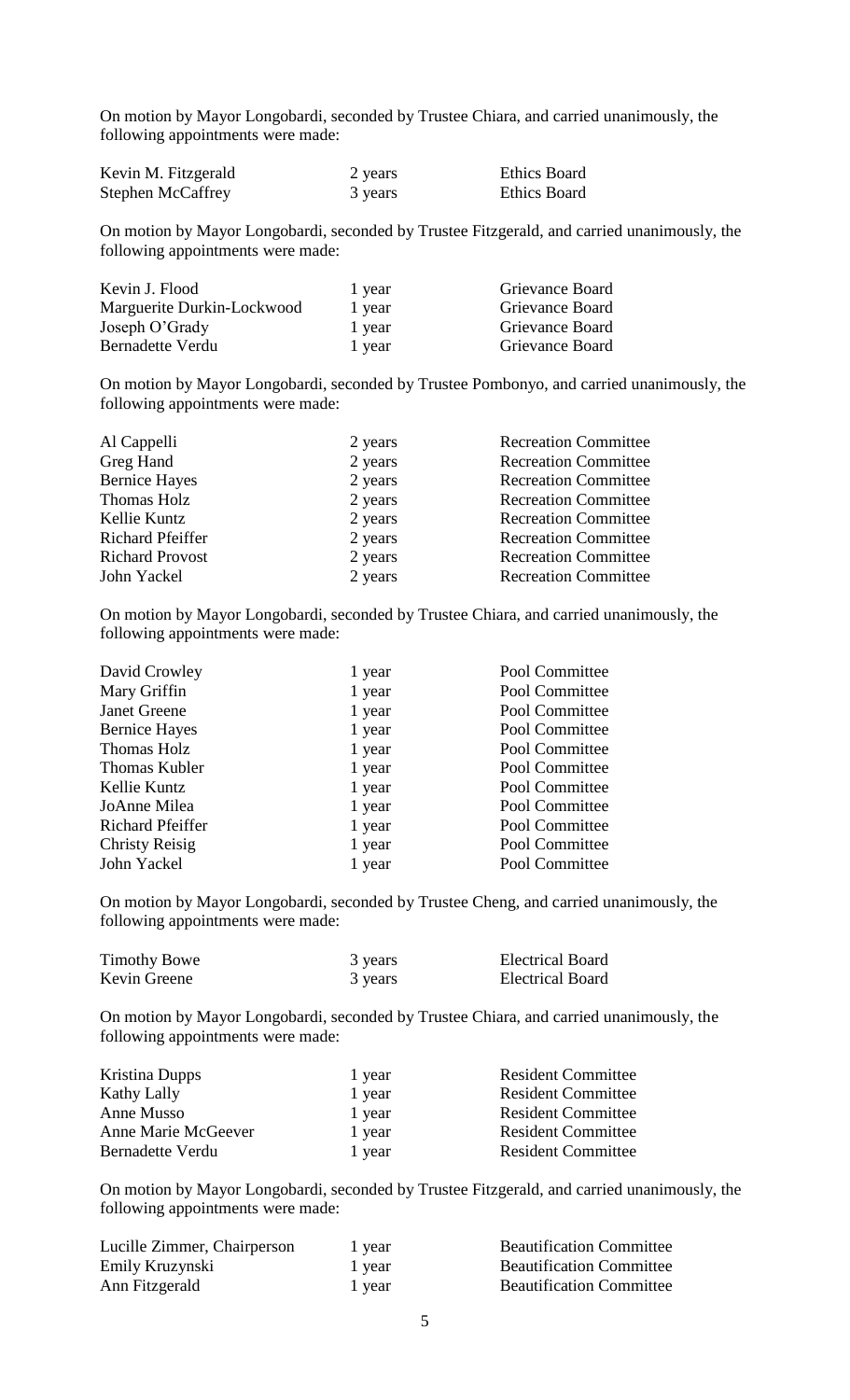| <b>Bernadette Summa</b> |  |
|-------------------------|--|
|-------------------------|--|

On motion by Mayor Longobardi, seconded by Trustee Cheng, and carried unanimously, the following appointments were made:

| Steve Lowe    | 1 year | Four Village Studio Cable Com. |
|---------------|--------|--------------------------------|
| Walter Gosden | 1 year | Four Village Studio Cable Com. |

On motion by Mayor Longobardi, seconded by Trustee Pombonyo, and carried unanimously, the following appointments were made:

| Carol A. Coogan    | 1 year | <b>Conservation Advisory Council</b> |
|--------------------|--------|--------------------------------------|
| Gerard M. Bambrick | 1 year | <b>Conservation Advisory Council</b> |
| Dennis McEnery     | 1 year | <b>Conservation Advisory Council</b> |
| Joseph Serra       | 1 year | <b>Conservation Advisory Council</b> |
| Stephen Vargas     | 1 year | <b>Conservation Advisory Council</b> |

On motion by Mayor Longobardi, seconded by Trustee Cheng, and carried unanimously, the following appointments were made:

| Linda Dersch | 1 year | Aircraft Safety & Noise Abatement Com. |
|--------------|--------|----------------------------------------|
| Lana Vogel   | 1 year | Aircraft Safety & Noise Abatement Com. |
| Andrew Weiss | 1 year | Aircraft Safety & Noise Abatement Com. |

On motion by Mayor Longobardi, seconded by Trustee Fitzgerald, and carried unanimously, the following appointments were made:

| Kevin J. Greene, Co-Director | 1 year | Emerg. Mgmt. & Civil Prepared. Task Force |
|------------------------------|--------|-------------------------------------------|
| Thomas Holz, Co-Director     | 1 year | Emerg. Mgmt. & Civil Prepared. Task Force |
| Rosemarie Amato              | 1 year | Emerg. Mgmt. & Civil Prepared. Task Force |
| Frank Cantreva               | 1 year | Emerg. Mgmt. & Civil Prepared. Task Force |
| William J. Corbett           | 1 year | Emerg. Mgmt. & Civil Prepared. Task Force |
| Thomas Dillon                | 1 year | Emerg. Mgmt. & Civil Prepared. Task Force |
| Gerard M. Bambrick           | 1 year | Emerg. Mgmt. & Civil Prepared. Task Force |
| James R. Green               | 1 year | Emerg. Mgmt. & Civil Prepared. Task Force |
| Kevin Kiss                   | 1 year | Emerg. Mgmt. & Civil Prepared. Task Force |
| Stephen McAllister           | 1 year | Emerg. Mgmt. & Civil Prepared. Task Force |
| Kurt Meyfohrt                | 1 year | Emerg. Mgmt. & Civil Prepared. Task Force |
| Sandra Munz                  | 1 year | Emerg. Mgmt. & Civil Prepared. Task Force |
| Joseph O'Grady               | 1 year | Emerg. Mgmt. & Civil Prepared. Task Force |
| Nadia Holubnyczyj-Ortiz      | 1 year | Emerg. Mgmt. & Civil Prepared. Task Force |
| Stephen L. Siwinski          | 1 year | Emerg. Mgmt. & Civil Prepared. Task Force |
| Charles Zuba                 | 1 year | Emerg. Mgmt. & Civil Prepared. Task Force |

On motion by Mayor Longobardi, seconded by Trustee Chiara, and carried unanimously, the following appointments were made:

| Gerard M. Bambrick | 1 year | <b>Cultural Affairs Committee</b> |
|--------------------|--------|-----------------------------------|
| Camille Gagliano   | 1 year | <b>Cultural Affairs Committee</b> |
| Alexa Ventimiglia  | 1 year | <b>Cultural Affairs Committee</b> |

Mayor Longobardi offered Resolution No. 2018-54:

BE IT RESOLVED that the Chief Fiscal Officer and/or Deputy Treasurer be and they hereby are authorized to invest idle monies of the Inc. Village of Floral Park in Money Market Deposits, and Certificates of Deposit in the designated depositories of the Inc. Village of Floral Park.

BE IT FURTHER RESOLVED that they be and they hereby are authorized to purchase obligations of the U.S. Government, via: Treasury Bills, Bonds and Notes from designated depositories of the Village, banks or trust companies authorized to do business in New York State, or registered primary report dealers, and